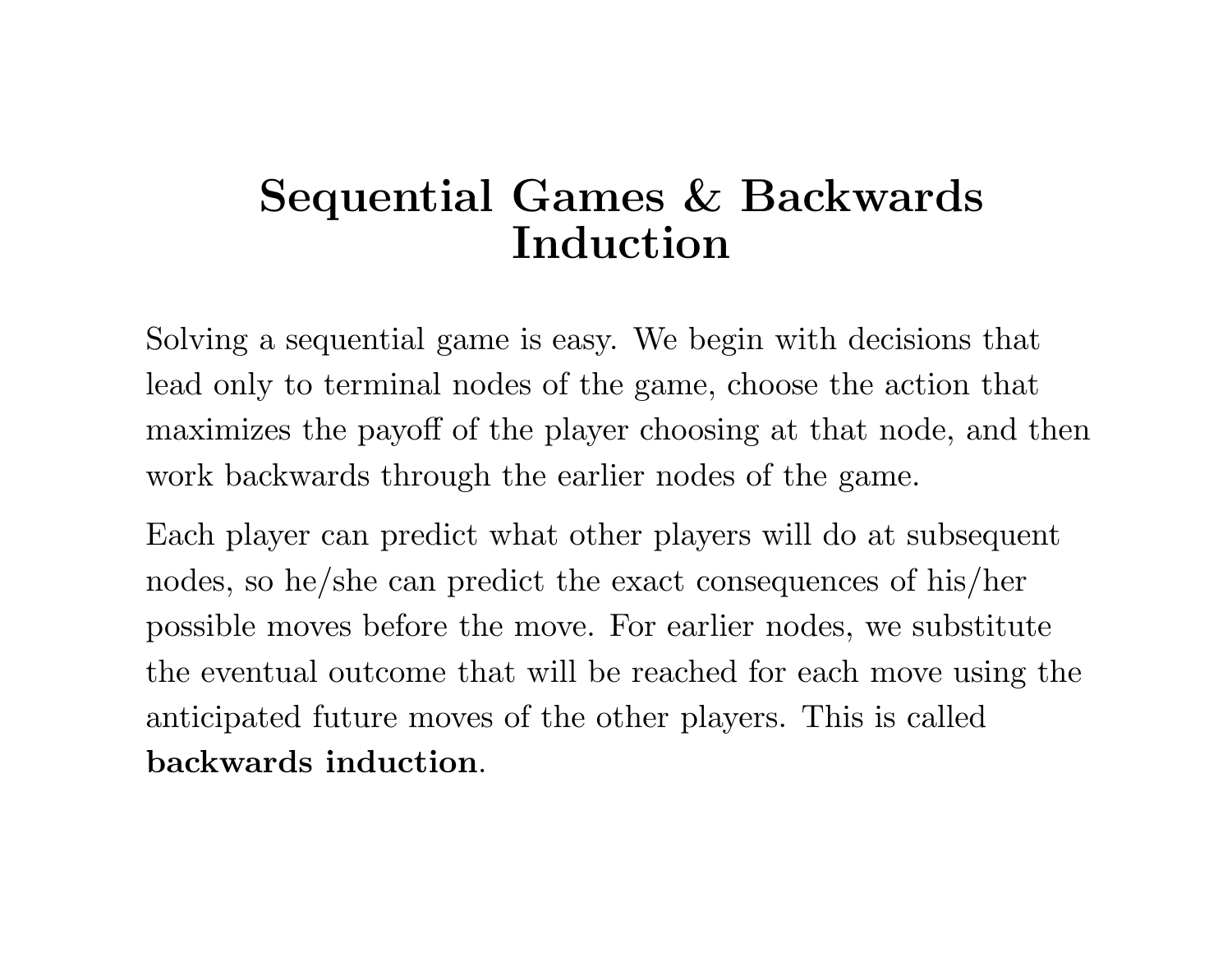**Example (Charlie Brown vs. Lucie):** Suppose Lucie's top choice is Charlie Brown falling down, next choice is nothing happening, and last choice is Charlie Brown kicking the ball. Charlie Brown has the opposite ranking. Then we can solve the sequential game played by them using backwards induction: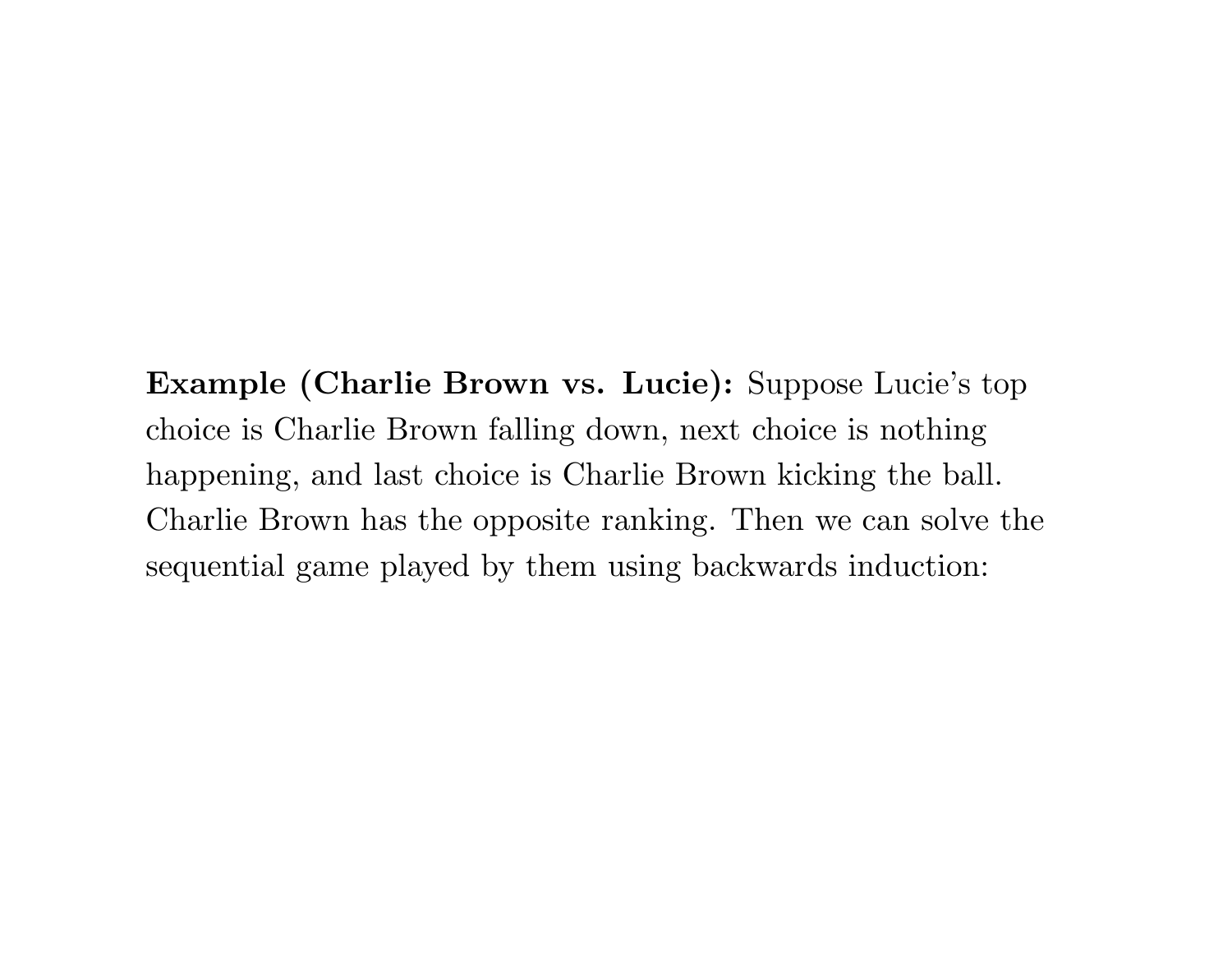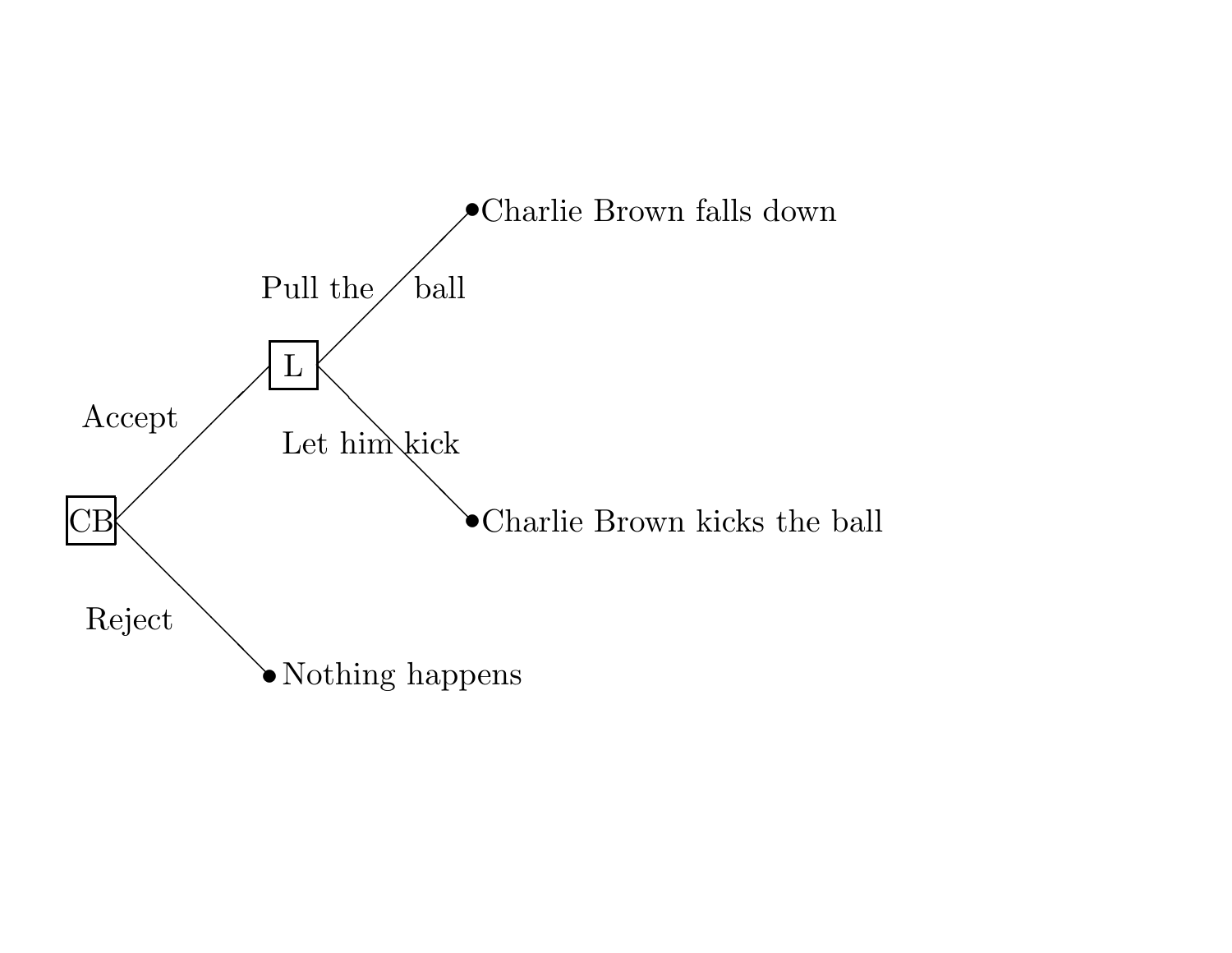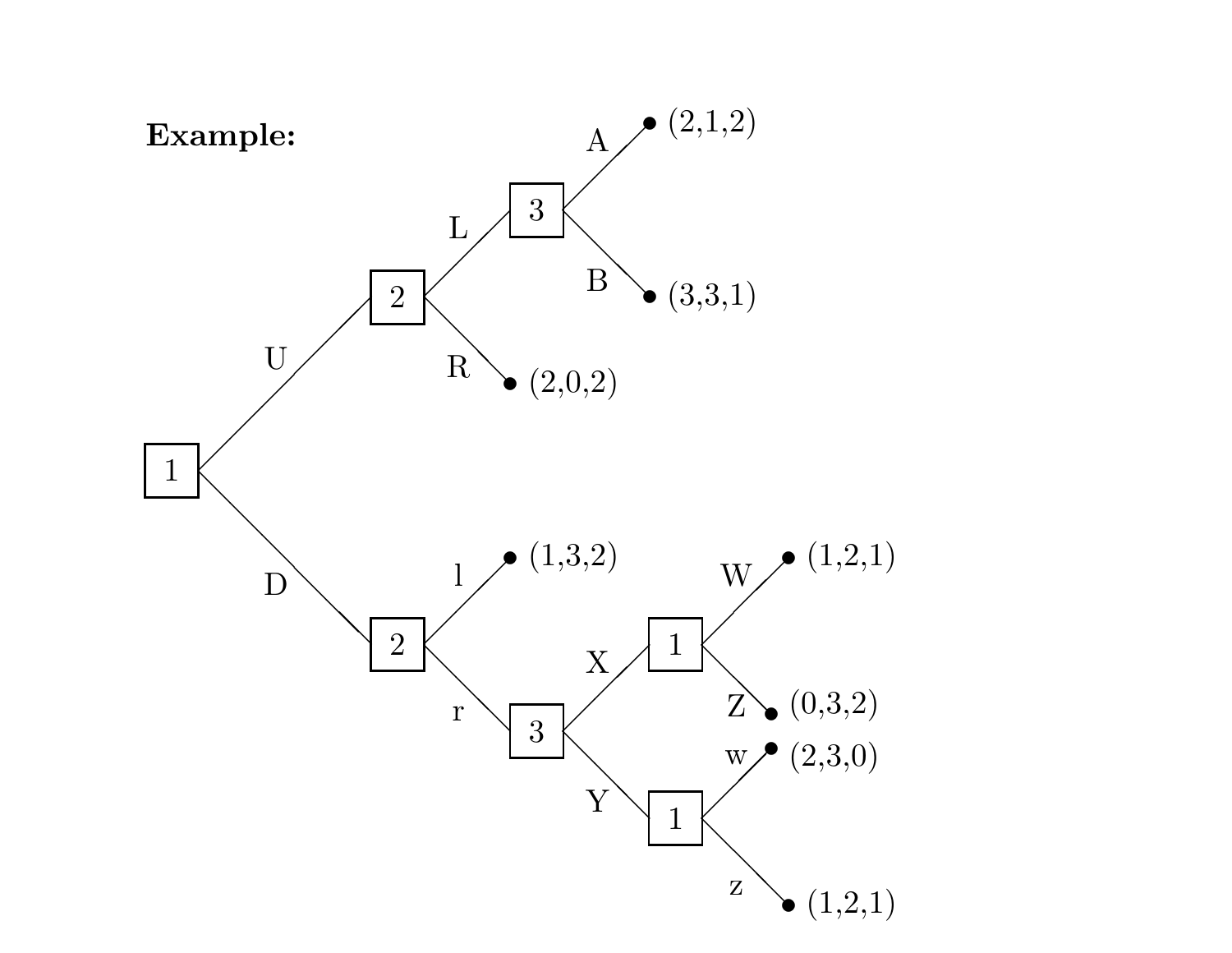## **Example (3-Level Centipede):**

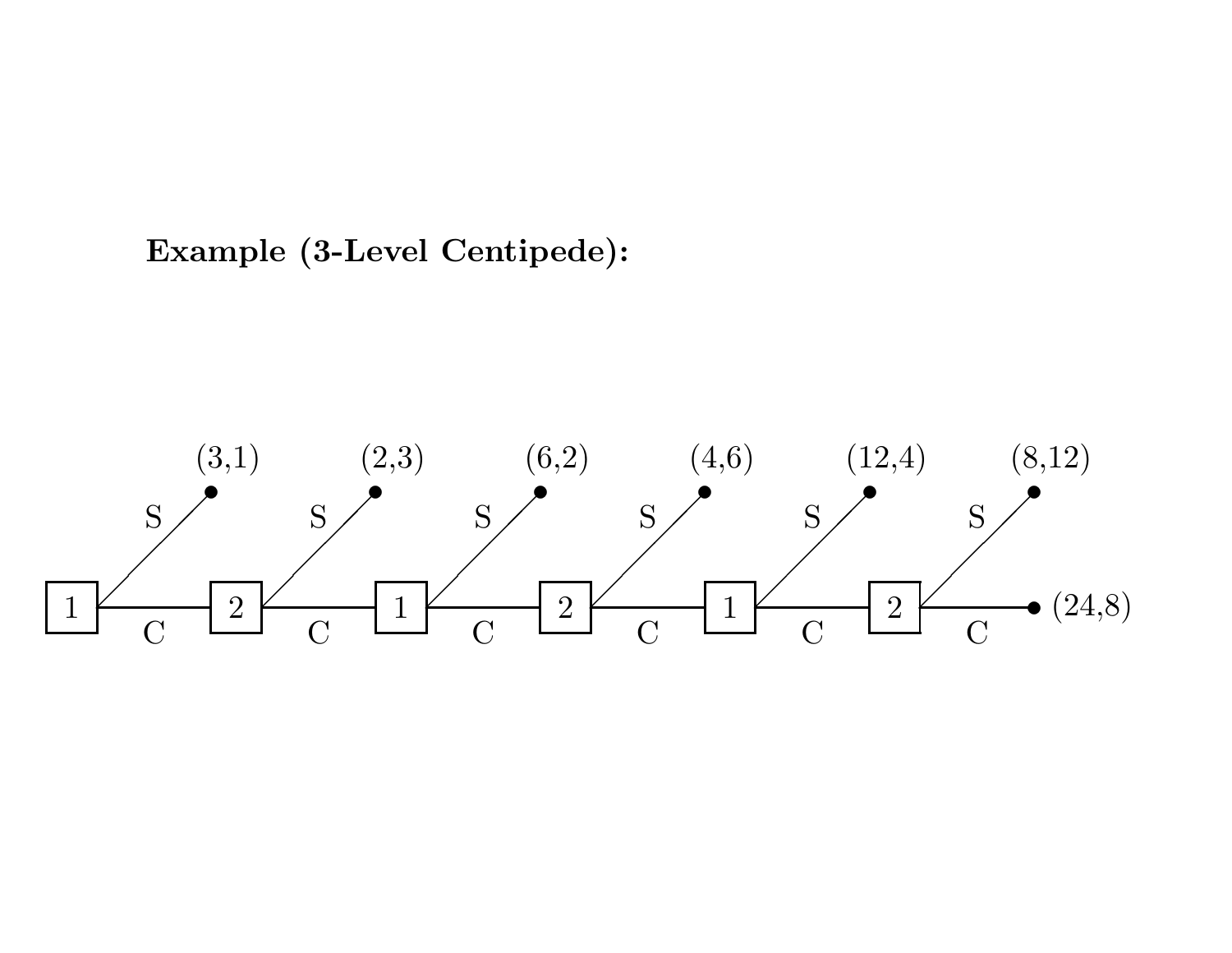**Example:** Three members of a committee should choose among four candidates A,B,C,D. The procedure is such that

- member 1 vetoes a candidate,
- observing this member 2 vetoes another, and
- *•* observing members 1 and 2, member 3 vetoes <sup>a</sup> third candidate.

The surviving candidate is elected. The preferences of the members (from best to worst) are as follows:

Member 1: C B D A

Member 2: B C A D

Member 3: A B C D

Let's find the elected candidate using backwards induction.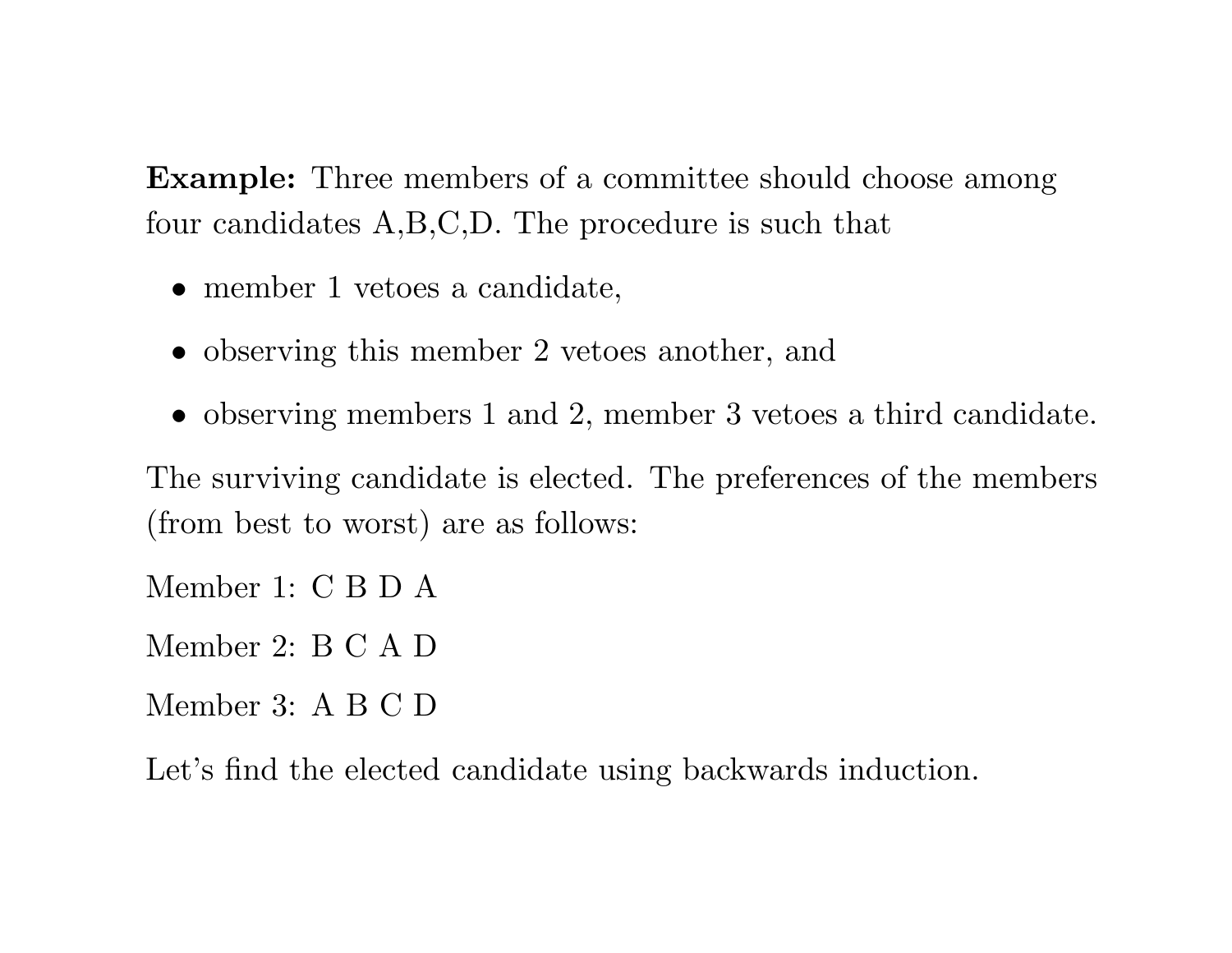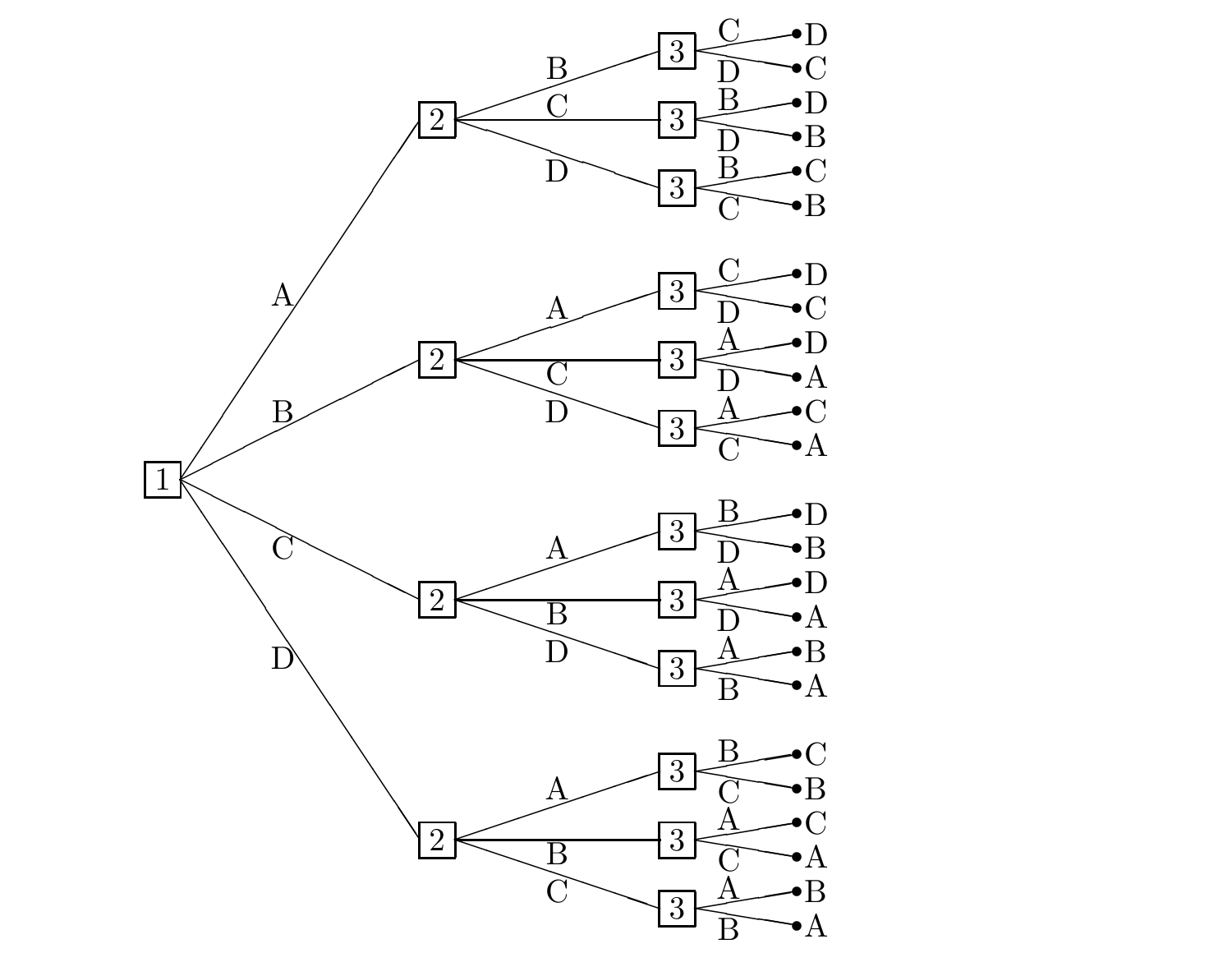**Example (Voting for <sup>a</sup> Pay Raise):** Three legislators are voting on whether to give themselves <sup>a</sup> pay raise. All three want the pay raise; however each face <sup>a</sup> small cost in voter resentment  $c > 0$ . The benefit for the raise is  $b > c$ . They vote in the order 1-2-3. What is the outcome obtained by backwards induction?